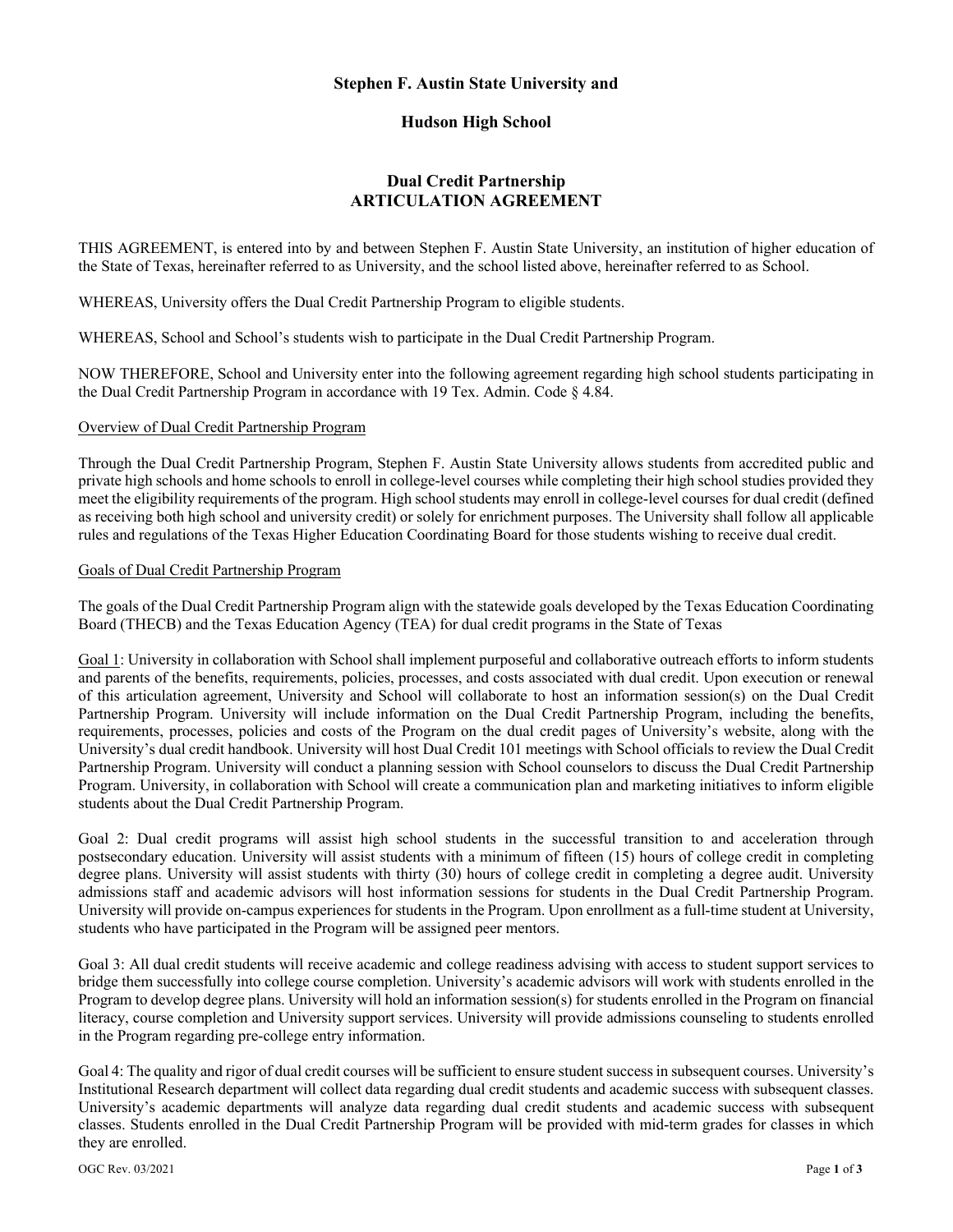### Dual Credit Partnership Program Requirements

- I. Eligible Courses: The Dual Credit Partnership Program is open to high school students in grades 9-12. Eligible high school students may register for dual credit courses provided they meet course prerequisites and the courses they select are on the approved undergraduate course inventory for the University. No remedial or developmental courses shall be eligible under this program.
- II. Student Eligibility: Students must meet all eligibility requirements specified in 19 Tex. Admin. Code § 4.85(b). A recommendation by the student's high school principal or counselor and current academic transcripts must be submitted as well.

Furthermore, eligible students must meet admission requirements as stipulated in Stephen F. Austin State University Policy 6.9, *Concurrent and Dual Credit Enrollment Programs*, as may be amended from time to time. Eligibility requirements are also included on the *Dual Credit* Web page on SFA's website http://www.sfasu.edu/1569.asp.

- III. Location of Class: In most situations, dual credit students will take courses taught on the University campus. Courses taught exclusively on high school campuses or through electronic means shall comply with all Coordinating Board rules and regulations, including but not limited to the Board's adopted Principles of Good Practice for Academic Degree and Certificate Courses and Credit Courses Offered at a Distance and applicable rules and procedures set forth in 19 Tex. Admin. Code § 4, Subchapter P and Q. Additionally, School will work with University to ensure that the School's facilities meet the expectations and criteria required for college classes and are appropriate for college-level instruction.
- IV. Composition of Class: University courses may not be taken for high school credit only. Dual credit courses may be composed of dual credit students only, or of dual and college credit students. Exceptions for a mixed class shall only be granted in accordance with Coordinating Board rules.
- V. Faculty Selection, Supervision and Evaluations: University shall select all instructors of dual credit courses. All Dual Credit Partnership Program courses are taught by regularly employed SFA faculty/instructors. Any exception requires the instructor to meet the same standards, including SACS requirements, and approval procedures used by the University in selecting instructors responsible for the regular offering of the course. Supervision and evaluation of all dual credit instructors shall use the same or comparable procedures used for all instructors/faculty of the university.
- VI. Course Curriculum, Instruction and Grading: The same policies, regulations and standards for course curriculum, grading, materials, instruction, and method/rigor of student evaluation that apply to university students will be applicable to high school students participating in the Dual Credit Partnership Program. High school students must abide by all rules and regulations as described under *Academic Regulations* of the most recent University General Bulletin.
- VII. Academic Policies and Student Support Services: Regular academic policies will apply to courses taken through the Dual Credit Partnership Program. Likewise, all student support services are available to students enrolled in dual credit courses.
- VIII. Advising Strategies: University and School will establish common advising strategies and terminology related to dual credit and college readiness to be used when advising dual credit students.
- IX. Endorsements: University will align postsecondary pathways and credentials offered by University with the endorsements described by Texas Education Code §28.025 (c-1) offered by School, and the dual credit courses offered under the Dual Credit Partnership Program that apply towards those endorsements. University will work with School to identify tools, including those developed by the Texas Education Agency, the Texas Higher Education Coordinating Board, or the Texas Workforce Commission, to assist counselors, students and families in selecting endorsements offered by School and dual credit courses offered as part of the Dual Credit Partnership Program.
- X. Transcription of Credit: University credit will be posted by the Registrar's Office at the same time as other University students. The high school will make necessary arrangements to receive the grade for those students earning dual credit so it may be posted on the student's high school record. A numerical grade will be requested from the SFA instructor at the end of each semester. This grade will be reported to the high school by the Dual Credit Coordinator.
	- a. The grade from the SFA course will be used for completion of high school graduation requirements and college credit.
	- b. Any grade received in a dual credit course will remain on the student's SFA transcript permanently.